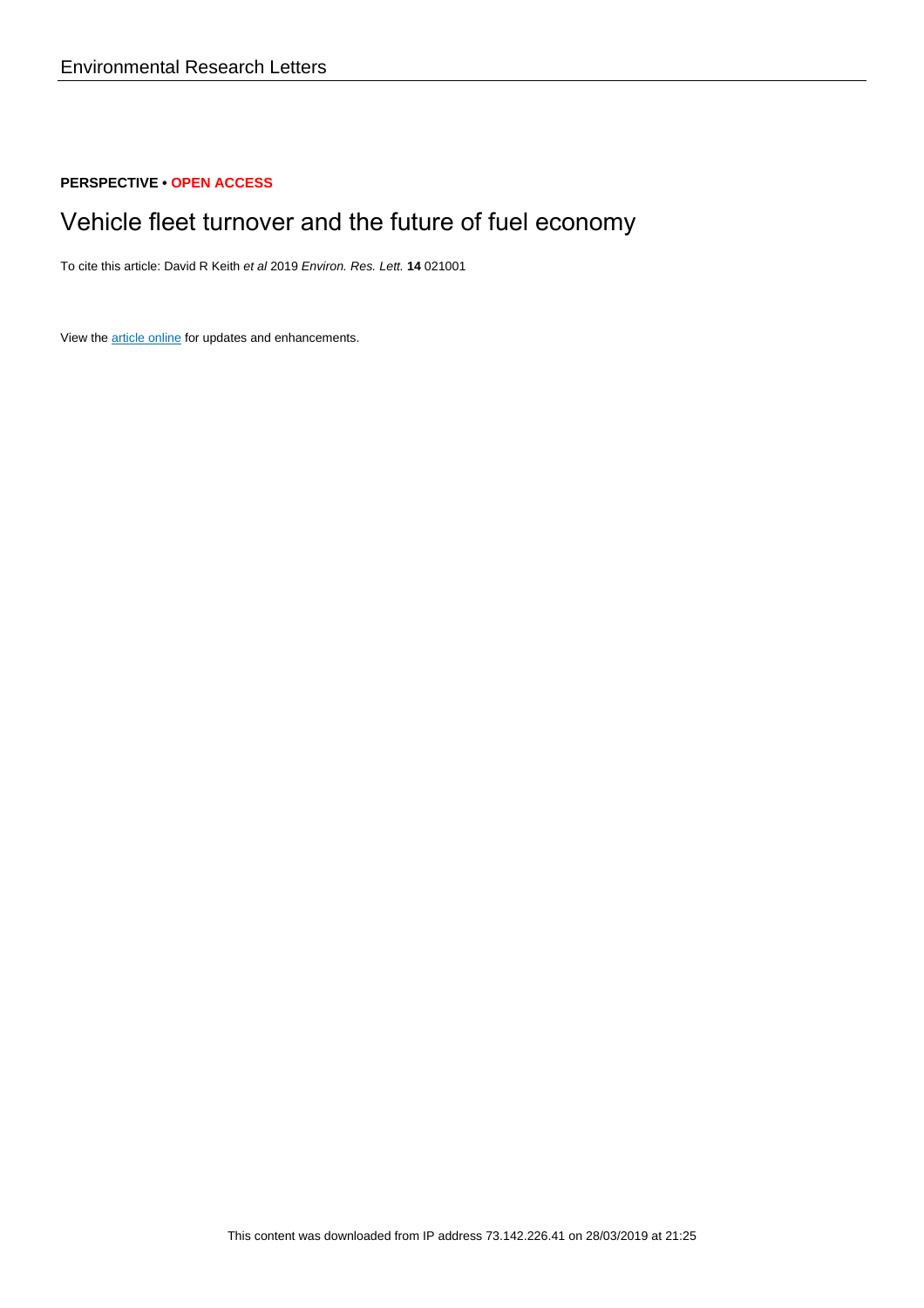# **Environmental Research Letters**

# CrossMark

#### OPEN ACCESS

PUBLISHED 15 February 2019

Original content from this work may be used under the terms of the [Creative](http://creativecommons.org/licenses/by/3.0) [Commons Attribution 3.0](http://creativecommons.org/licenses/by/3.0) [licence.](http://creativecommons.org/licenses/by/3.0)

Any further distribution of this work must maintain attribution to the author(s) and the title of the work, journal citation and DOI.



#### David R Keith **D**[,](https://orcid.org/0000-0003-4938-0617) Samantha Houston and Sergey Naumov **D**

Sloan School of Management, Massachusetts Institute of Technology, Cambridge, MA 02142, United States of America

Vehicle fleet turnover and the future of fuel economy

E-mail: [dkeith@mit.edu](mailto:dkeith@mit.edu)

**PERSPECTIVE** 

Keywords: fuel economy, fleet turnover, greenhouse gas emissions, transportation Supplementary material for this article is available [online](https://doi.org/10.1088/1748-9326/aaf4d2)

### Abstract

The real-world impacts of the Trump administration's effort to roll back the Corporate Average Fuel Economy (CAFE) standards for new light-duty vehicles are not obvious, because new vehicles are highly durable and remain in the on-road fleet for many years. We demonstrate that freezing CAFE between 2020–2026, one of the proposals circulated by the Trump administration, will increase fleet fuel consumption and greenhouse gas emissions until 2040 and beyond, because relatively lessefficient vehicles sold during this time would remain in use for potentially decades. We argue for stringent fuel-economy standards for new vehicles, and for placing greater emphasis on the retirement and disposal of the oldest and most inefficient vehicles on our roads. These steps will help to build a fleet that is efficient, low-emission, and adaptable as the automotive industry enters a period of unprecedented technological change.

The Trump administration's move to roll-back the Corporate average fuel economy standards (CAFE) for new vehicles sold in the United States appears perplexing at a time of unprecedented technological change in the global automotive industry. The introduction of new electric vehicle models, developments with selfdriving cars, and moves to ban fossil fuel vehicles around the world may give the impression that the transition to sustainable mobility is both imminent and inevitable. Attempting to lower the CAFE standards might therefore seem a moot point, if oil-based fuels are already on the way out. The reality, at least in the United States, is dramatically different. Moderate gasoline prices, changing consumer preferences, and a footprint-based CAFE mechanism that provides automakers the perverse incentive to manufacture larger vehicles [[1](#page-4-0)] have seen consumers flock to pickup trucks and SUVs. Most US consumers are buying vehicles that have the capability, in the words of one comedian, to 'tow the boat I do not have up the mountain I do not live near' [[2](#page-4-0)]. In 2017, 99% of new light-duty vehicles sold in the United States ran on gasoline or diesel [[3](#page-4-0)], of which 45% were classified as light trucks for regulatory purposes (i.e. pickups or SUVs) [[4](#page-4-0)]. Now, with little evidence that mainstream consumers want to buy green vehicles at present,

automakers are lobbying intensively to receive relief from the costs of CAFE compliance. Responding to their petitions, the US Environmental Protection Agency (EPA) has moved forward with a plan to rollback the federal greenhouse gas (GHG) and CAFE standards, circulating an unofficial draft that includes a proposal to hold CAFE constant at the 2020 level of 39 miles per gallon (MPG), equivalent to 31 MPG in real-world driving, from 2020 to 2026 [[5](#page-4-0)]. This proposal is in stark contrast to developments in the European Union, where lawmakers recently voted to reduce automotive GHG emissions by an ambitious 35% below 2021 levels by 2030 [[6](#page-4-0)].

The EPA's written decision to relax the Obama-era CAFE standards recognizes that such a change would lead to relatively less-efficient vehicles being sold [[7](#page-4-0)], but does not acknowledge the lasting environmental impacts that this seemingly minor mid-term change might have as a result of the inertia that exists in the vehicle fleet. Here we demonstrate that such a CAFE freeze would increase fuel consumption and GHG emissions from the US light-duty vehicle fleet for decades to come. Because new vehicles are highly durable, usually remaining on the road for many years, these less fuel-efficient vehicles sold as a result of this policy change will remain in operation out to 2040 and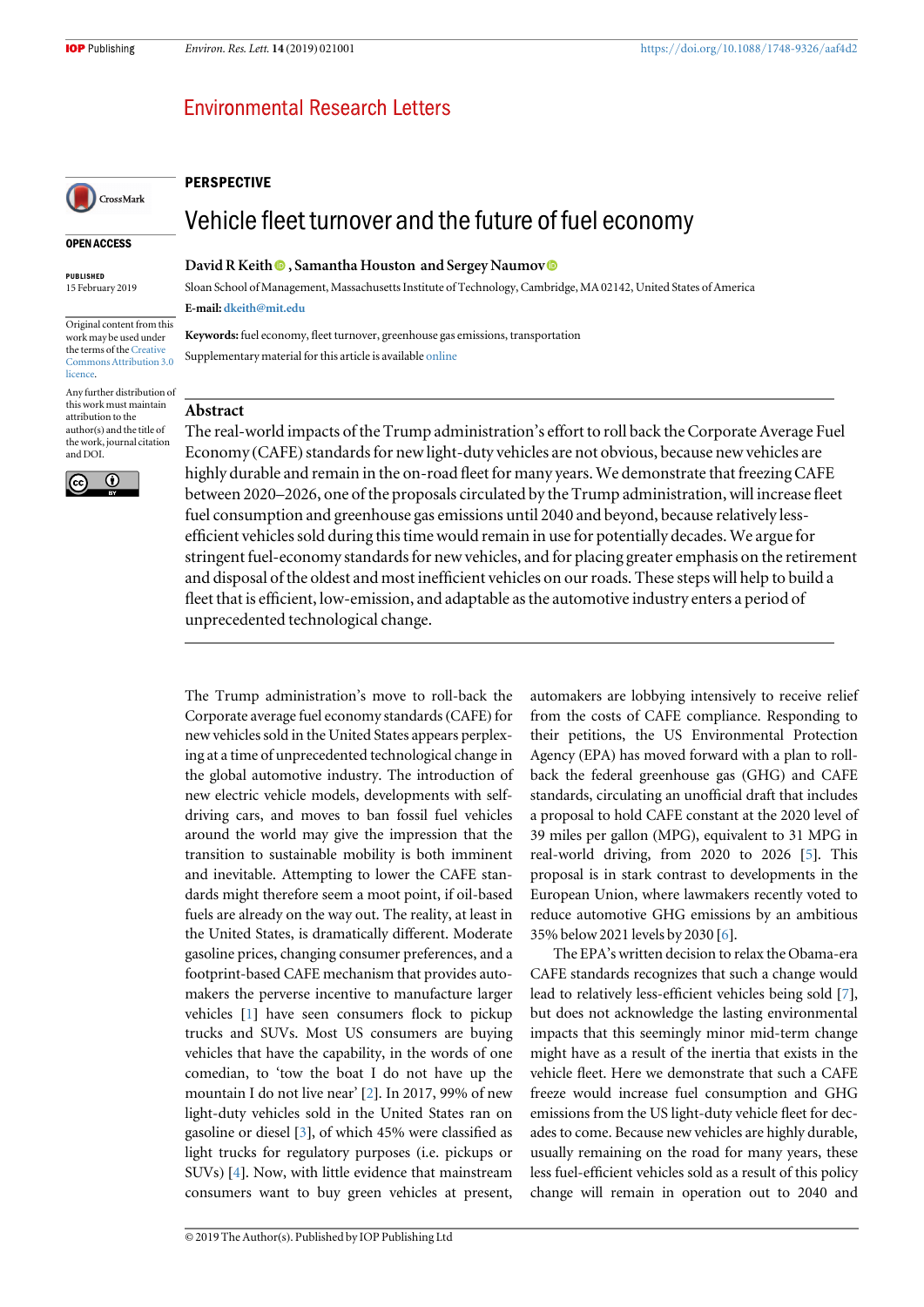

beyond. We argue that policymakers should set stringent fuel-economy standards over the long-run, and pay increasing attention to the retirement and disposal of the oldest and most inefficient vehicles in the fleet, in order to build a light-duty vehicle fleet for the US that is efficient, low-emission, and adaptable as the world enters period of unprecedented technological change in the automotive industry.

### Fleet turnover takes much longer than people expect

The composition of the stock of vehicles driving on our roads today reflects the accumulation of new vehicle sales less vehicle retirements over time. People tend to have a poor intuitive understanding of such processes that involve stocks, flows, and accumulation [[8](#page-4-0)], and therefore the impact that introducing relatively less-efficient vehicles into the fleet, which will remain in use for many years, will have on fleet fuel consumption and GHG emissions into the future. Surveys we have undertaken on both the general public and highly-educated MIT graduate students indicate that people systematically underestimate how long it takes for new vehicles to move through the fleet, and underestimate how long new vehicles last on average (figure 1), which has increased over time with improving new vehicle quality [[9](#page-4-0)]. These misperceptions are likely to lead people to underweight the effect that the vehicles we purchase today will have into the future, and be overly optimistic about how quickly new technologies can diffuse into the on-road vehicle fleet.

To illustrate the dynamics of vehicle fleet turnover, we developed a fleet cohort model [[10](#page-4-0)] that is accurately calibrated to the current patterns of vehicle ownership and use in the US light-duty vehicle fleet, with cohort-specific rates of vehicle retirement and vehicle-miles travelled [[11](#page-4-0)]. We consider how the stock of vehicles on the road evolves following the introduction of a new technology (e.g. electric vehicles) that we assume is so attractive that it immediately achieves 100% of new vehicle sales. This scenario is deliberately extreme, ignoring factors such as current low consumer acceptance of alternative vehicles and the lack of charging infrastructure that could slow adoption. The scenario establishes a lower-bound on the time it takes for the fleet to turn over, assuming that all vehicles remain in the fleet for the term of their useful life. Simulating the evolution of the fleet, we find that it takes 19.6 years for the new technology to account for 90% of the on-road fleet (figure [2](#page-3-0)), even though the average vehicle lifetime is only 16.6 years (figure 1), because some vehicles remain in use much longer than average, light trucks in particular.

### The lasting consequences of a 2020–2026 CAFE freeze

The real-world consequences of a CAFE freeze are not obvious, not only because of these time delays in fleet turnover, but also because of the confusing use of MPG to measure fuel economy in the United States. CAFE regulations are defined in 'unadjusted' MPG, the vehicle fuel economy that can be achieved on a standardized dynamometer driving cycle test, which is unrealistically high compared to real-world driving. The EPA discounts its test results by about 20% on average to calculate the more realistic 'adjusted' MPG that is reported on showroom window stickers [[12](#page-4-0)]. However, taking this adjustment into account, along with credits available for 'off-cycle' technologies such as improved refrigerants, the much-reported Obamaera target of 54.5MPG in 2025 (the fuel economyequivalent of the GHG emissions standard set by the EPA) is only 39MPG in real-world fuel economy terms. Having multiple MPG numbers referring to the same standard has not only led to much confusion, but also given the perception that CAFE compliance is substantially more challenging than it is in reality.

This situation is further complicated because MPG is a unit of measure that does not scale linearly with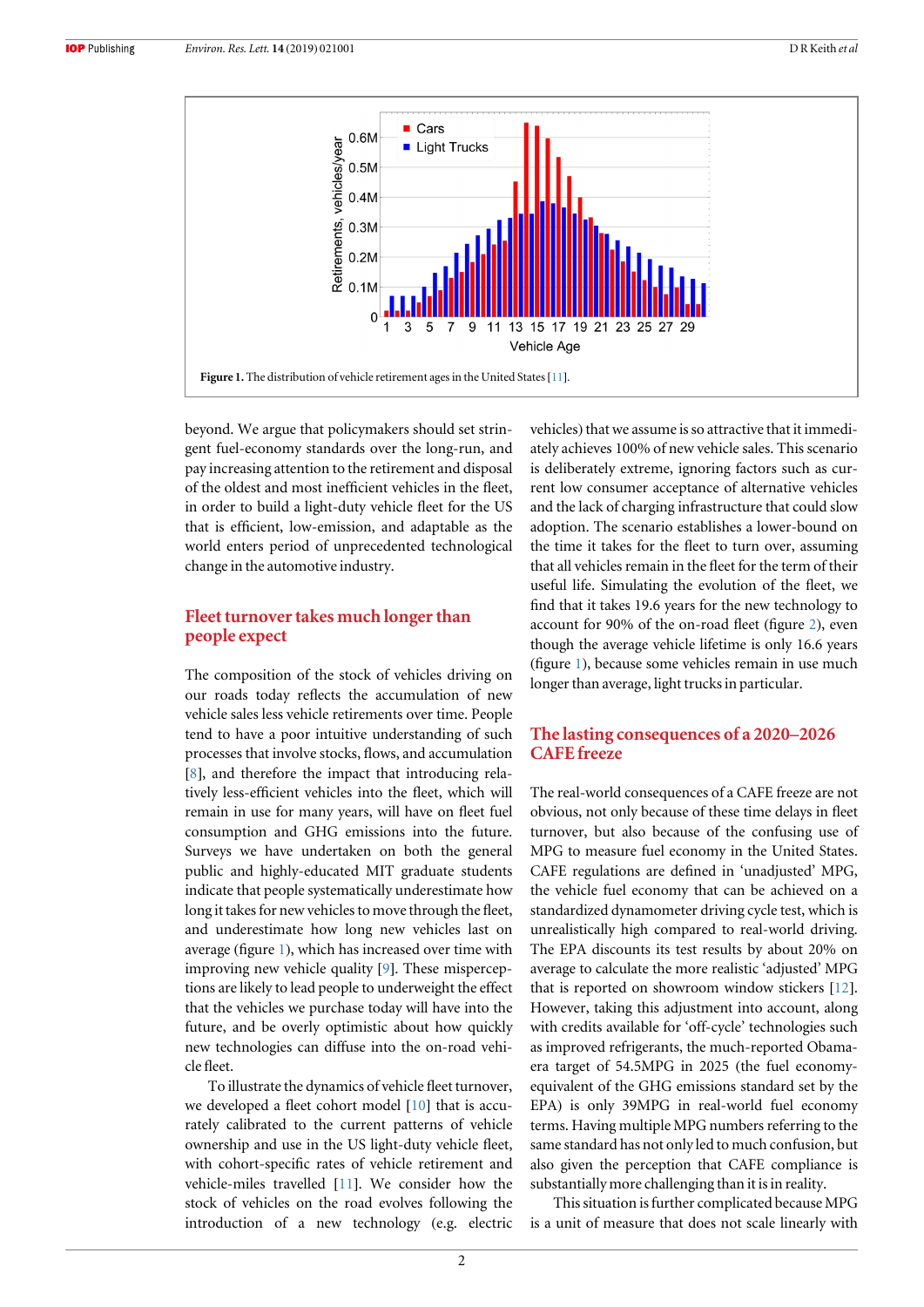<span id="page-3-0"></span>

fuel consumption, with each additional MPG representing successively less fuel consumption. This nonlinearity leads people to systematically underestimate the benefits of replacing the most inefficient vehicles in the fleet  $[13]$  $[13]$  $[13]$ . It is widely misunderstood that the shift from a 31MPG vehicle to a 39MPG vehicle (the realworld average difference between the Obama and Trump policies in 2025) would result in a greater reduction in fuel consumption and GHG emissions than a shift from a 39MPG vehicle to a 52MPG vehicle.

We use the fleet model to simulate the effect of both the Obama-era and 2020–2026 CAFE freeze fuel economy standards on fleet GHG emissions nationally from year 2018 out to year 2050, capturing the effect of the new vehicle sales mix on the composition and environmental impact of the on-road fleet in subsequent years. We assume that allowable GHG emissions from new vehicles are reduced by 75% by 2050, a target that is aggressive but plausible, with linear progress towards that target assumed from the end of the current policy period. These policies are shown in figure [3](#page-4-0)(a) in gallons per mile, a linear measure of fuel economy that more realistically reflects changes in fuel consumption and tailpipe GHG emissions.

The need to pursue immediate and continued improvements in new vehicle fuel economy is clear if a major reduction in automotive GHG emissions is to be achieved in the 2050 timeframe. Time delays in fleet turnover mean that improvements in the performance of the on-road fleet lag improvements in the performance of the new vehicles being added to the fleet. Conversely, freezing CAFE in the near-term will lead to a significant increase in fleet emissions to 2050 and beyond, because relatively less fuel-efficient vehicles sold between 2020 and 2026 will remain on the road for decades and place us on a trajectory of sustained higher vehicle emissions subsequently. The effect of this policy change is to diminish the fleet emissions reduction achieved between years 2020 and 2050 from 65%, projecting forward the Obama-era policy, to 60%, contributing cumulative emission of an additional 2.5 gigatonnes of  $CO<sub>2</sub>$  nationally over this time. An interactive version of our model available at http://bit.ly/[future\\_of\\_fuel\\_economy](http://bit.ly/future_of_fuel_economy) allows the consequences of other near-term fuel economy targets to be rapidly simulated.

## The road ahead

The future of mobility is both exciting and uncertain, with emerging technologies such as electric and selfdriving vehicles having the potential to make driving fundamentally safer, cheaper, and cleaner. Yet enormous inertia exists in the fleet of more than 250 M vehicles on our roads today, limiting the rate at which the fleet may be transformed to the natural rate of fleet turnover, all else being equal. Even if a future technology is so attractive that drivers sell their gasoline vehicles, the used vehicle market will push back, with used vehicle prices falling until those gasoline vehicles are sufficiently inexpensive that they will be purchased and returned to use. It is therefore critical that the efficiency of conventional gasoline vehicles continues to improve alongside efforts to bring transformational vehicle technologies and business models to market.

Understanding the dynamics of fleet turnover provides guidance on how fuel economy policy may be designed to effectively manage the composition of the on-road fleet. Energy-efficiency is a property that must accumulate in the fleet over time, requiring clear and consistent fuel economy standards for automakers that extend far beyond the current 2025 time-horizon. Making progress in the near-term is particularly important, contrary to the CAFE freeze from 2020–2026 that has been floated by the Trump administration, because lower MPG vehicles consume disproportionately more fuel than higher MPG vehicles. Implementation of a feebate that levies a fee on inefficient vehicles while providing a rebate for efficient vehicles will incentivize consumers to purchase efficient new vehicles, and can be self-financing.